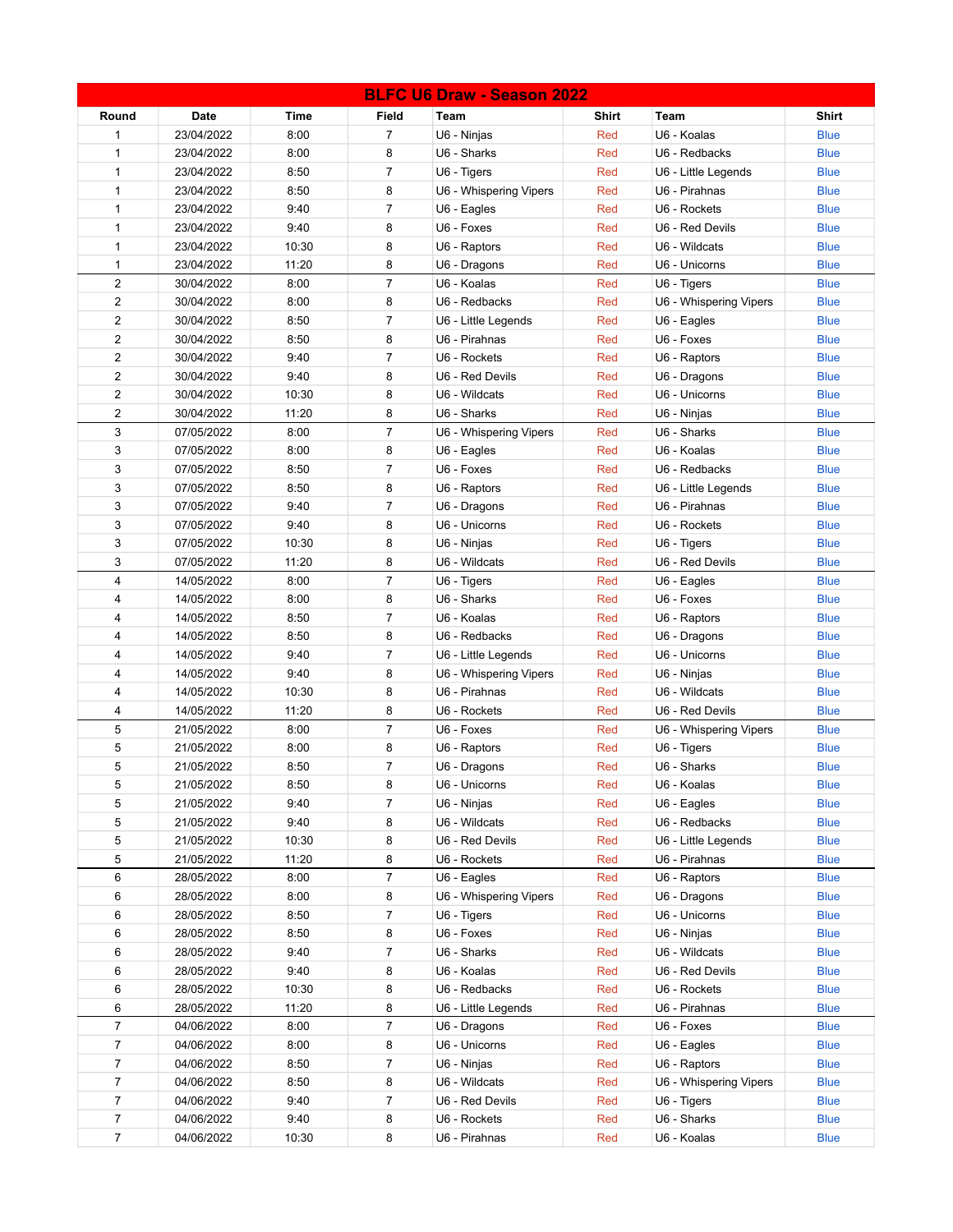| 7  | 04/06/2022 | 11:20 | 8              | U6 - Little Legends    | Red | U6 - Redbacks          | <b>Blue</b> |
|----|------------|-------|----------------|------------------------|-----|------------------------|-------------|
| 8  | 11/06/2022 | 8:00  | $\overline{7}$ | U6 - Raptors           | Red | U6 - Unicorns          | <b>Blue</b> |
| 8  | 11/06/2022 | 8:00  | 8              | U6 - Dragons           | Red | U6 - Ninjas            | <b>Blue</b> |
| 8  | 11/06/2022 | 8:50  | $\overline{7}$ | U6 - Foxes             | Red | U6 - Wildcats          | <b>Blue</b> |
| 8  | 11/06/2022 | 8:50  | 8              | U6 - Eagles            | Red | U6 - Red Devils        | <b>Blue</b> |
| 8  | 11/06/2022 | 9:40  | 7              | U6 - Whispering Vipers | Red | U6 - Rockets           | <b>Blue</b> |
| 8  | 11/06/2022 | 9:40  | 8              | U6 - Tigers            | Red | U6 - Pirahnas          | <b>Blue</b> |
| 8  | 11/06/2022 | 10:30 | 8              | U6 - Sharks            | Red | U6 - Little Legends    | <b>Blue</b> |
| 8  | 11/06/2022 | 11:20 | 8              | U6 - Koalas            | Red | U6 - Redbacks          | <b>Blue</b> |
| 9  | 18/06/2022 | 8:00  | 7              | U6 - Ninjas            | Red | U6 - Unicorns          | <b>Blue</b> |
| 9  | 18/06/2022 | 8:00  | 8              | U6 - Wildcats          | Red | U6 - Dragons           | <b>Blue</b> |
| 9  | 18/06/2022 | 8:50  | 7              | U6 - Red Devils        | Red | U6 - Raptors           | <b>Blue</b> |
| 9  | 18/06/2022 | 8:50  | 8              | U6 - Rockets           | Red | U6 - Foxes             | <b>Blue</b> |
| 9  | 18/06/2022 | 9:40  | 7              | U6 - Pirahnas          | Red | U6 - Eagles            | <b>Blue</b> |
| 9  | 18/06/2022 | 9:40  | 8              | U6 - Little Legends    | Red | U6 - Whispering Vipers | <b>Blue</b> |
| 9  | 18/06/2022 | 10:30 | 8              | U6 - Redbacks          | Red | U6 - Tigers            | <b>Blue</b> |
| 9  | 18/06/2022 | 11:20 | 8              | U6 - Koalas            | Red | U6 - Sharks            | <b>Blue</b> |
| 10 | 16/07/2022 | 8:00  | $\overline{7}$ | U6 - Unicorns          | Red | U6 - Red Devils        | <b>Blue</b> |
| 10 | 16/07/2022 | 8:00  | 8              | U6 - Dragons           | Red | U6 - Rockets           | <b>Blue</b> |
| 10 | 16/07/2022 | 8:50  | $\overline{7}$ | U6 - Raptors           | Red | U6 - Pirahnas          | <b>Blue</b> |
| 10 | 16/07/2022 | 8:50  | 8              | U6 - Foxes             | Red | U6 - Little Legends    | <b>Blue</b> |
| 10 | 16/07/2022 | 9:40  | 7              | U6 - Eagles            | Red | U6 - Redbacks          | <b>Blue</b> |
| 10 | 16/07/2022 | 9:40  | 8              | U6 - Whispering Vipers | Red | U6 - Koalas            | <b>Blue</b> |
| 10 | 16/07/2022 | 10:30 | 8              | U6 - Tigers            | Red | U6 - Sharks            | <b>Blue</b> |
| 10 | 16/07/2022 | 11:20 | 8              | U6 - Wildcats          | Red | U6 - Ninjas            | <b>Blue</b> |
| 11 | 23/07/2022 | 8:00  | $\overline{7}$ | U6 - Rockets           | Red | U6 - Wildcats          | <b>Blue</b> |
| 11 | 23/07/2022 | 8:00  | 8              | U6 - Pirahnas          | Red | U6 - Unicorns          | <b>Blue</b> |
| 11 | 23/07/2022 | 8:50  | 7              | U6 - Little Legends    | Red | U6 - Dragons           | <b>Blue</b> |
| 11 | 23/07/2022 | 8:50  | 8              | U6 - Redbacks          | Red | U6 - Raptors           | <b>Blue</b> |
| 11 | 23/07/2022 | 9:40  | 7              | U6 - Koalas            | Red | U6 - Foxes             | <b>Blue</b> |
| 11 | 23/07/2022 | 9:40  | 8              | U6 - Sharks            | Red | U6 - Eagles            | <b>Blue</b> |
| 11 | 23/07/2022 | 10:30 | 8              | U6 - Ninjas            | Red | U6 - Red Devils        | <b>Blue</b> |
| 11 | 23/07/2022 | 11:20 | 8              | U6 - Tigers            | Red | U6 - Whispering Vipers | <b>Blue</b> |
| 12 | 30/07/2022 | 8:00  | 7              | U6 - Red Devils        | Red | U6 - Pirahnas          | <b>Blue</b> |
| 12 | 30/07/2022 | 8:00  | 8              | U6 - Wildcats          | Red | U6 - Little Legends    | <b>Blue</b> |
| 12 | 30/07/2022 | 8:50  | 7              | U6 - Unicorns          | Red | U6 - Redbacks          | <b>Blue</b> |
| 12 | 30/07/2022 | 8:50  | 8              | U6 - Dragons           | Red | U6 - Koalas            | <b>Blue</b> |
| 12 | 30/07/2022 | 9:40  | 7              | U6 - Raptors           | Red | U6 - Sharks            | <b>Blue</b> |
| 12 | 30/07/2022 | 9:40  | 8              | U6 - Rockets           | Red | U6 - Ninjas            | <b>Blue</b> |
| 12 | 30/07/2022 | 10:30 | 8              | U6 - Foxes             | Red | U6 - Tigers            | <b>Blue</b> |
| 12 | 30/07/2022 | 11:20 | 8              | U6 - Eagles            | Red | U6 - Whispering Vipers | <b>Blue</b> |
| 13 | 06/08/2022 | 8:00  | 7              | U6 - Little Legends    | Red | U6 - Rockets           | <b>Blue</b> |
| 13 | 06/08/2022 | 8:00  | 8              | U6 - Redbacks          | Red | U6 - Red Devils        | <b>Blue</b> |
| 13 | 06/08/2022 | 8:50  | 7              | U6 - Koalas            | Red | U6 - Wildcats          | <b>Blue</b> |
| 13 | 06/08/2022 | 8:50  | 8              | U6 - Sharks            | Red | U6 - Unicorns          | <b>Blue</b> |
| 13 | 06/08/2022 | 9:40  | 7              | U6 - Ninjas            | Red | U6 - Pirahnas          | <b>Blue</b> |
| 13 | 06/08/2022 | 9:40  | 8              | U6 - Tigers            | Red | U6 - Dragons           | <b>Blue</b> |
| 13 | 06/08/2022 | 10:30 | 8              | U6 - Whispering Vipers | Red | U6 - Raptors           | <b>Blue</b> |
| 13 | 06/08/2022 | 11:20 | 8              | U6 - Eagles            | Red | U6 - Foxes             | <b>Blue</b> |
| 14 | 13/08/2022 | 8:00  | 7              | U6 - Pirahnas          | Red | U6 - Redbacks          | <b>Blue</b> |
| 14 | 13/08/2022 | 8:00  | 8              | U6 - Rockets           | Red | U6 - Koalas            | <b>Blue</b> |
| 14 | 13/08/2022 | 8:50  | 7              | U6 - Red Devils        | Red | U6 - Sharks            | <b>Blue</b> |
| 14 | 13/08/2022 | 8:50  | 8              | U6 - Little Legends    | Red | U6 - Ninjas            | <b>Blue</b> |
| 14 | 13/08/2022 | 9:40  | 7              | U6 - Wildcats          | Red | U6 - Tigers            | <b>Blue</b> |
| 14 | 13/08/2022 | 9:40  | 8              | U6 - Unicorns          | Red | U6 - Whispering Vipers | <b>Blue</b> |
| 14 | 13/08/2022 | 10:30 | 8              | U6 - Dragons           | Red | U6 - Eagles            | <b>Blue</b> |
| 14 | 13/08/2022 | 11:20 | 8              | U6 - Raptors           | Red | U6 - Foxes             | <b>Blue</b> |